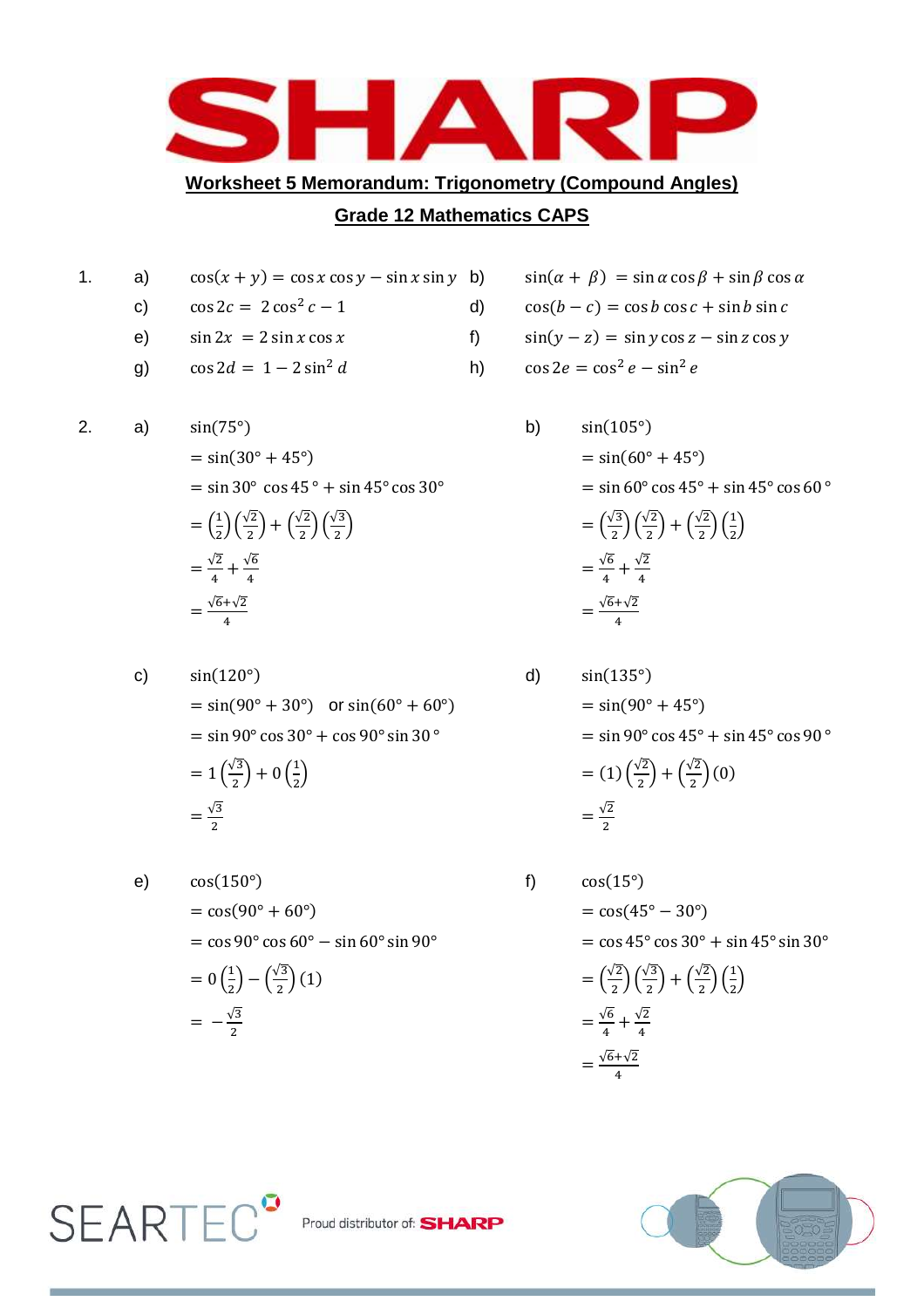g) 
$$
cos(135^\circ)
$$
  
\n $= cos(90^\circ + 45^\circ)$   
\n $= cos 90^\circ cos 45^\circ - sin 90^\circ sin 45^\circ$   
\n $= 0(\frac{\sqrt{2}}{2}) - 1(\frac{\sqrt{2}}{2})$   
\n $= -\frac{\sqrt{2}}{2}$   
\n $= -\frac{\sqrt{2}}{2}$   
\n $= -\frac{\sqrt{2}}{2}$ 

3. **a)** 
$$
cos 23° cos 22° - sin 23° sin 22°
$$
 **b)** 1  
=  $cos(23° + 22°)$    
=  $cos 45°$  **c**

- c)  $\sin 18^\circ \cos 19^\circ + \sin 19^\circ \cos 18^\circ$  $= \sin(18^\circ + 19^\circ)$  $=$  sin 37 $^{\circ}$
- e)  $\cos 81^\circ \cos 11^\circ + \sin 81^\circ \cos 11^\circ$  f)  $2 \sin 16^\circ \cos 16^\circ$  $= cos(81^\circ - 11^\circ)$   $= sin 2(16^\circ)$  $=$  cos 70 $^{\circ}$

g) 
$$
\cos 25^{\circ} \cos 25^{\circ} - \sin 25^{\circ} \sin 25^{\circ}
$$
  
\n $= \cos^2 25^{\circ} - \sin^2 25^{\circ}$   
\n $= \cos 2(25^{\circ})$   
\n $= \cos 50^{\circ}$   
\n $= \cos 50^{\circ}$   
\n $= \sin 20^{\circ}$ 

4. a) 
$$
cos(a + a) = 1 - 2 sin^2 a
$$
  
\nLHS =  $cos a cos a - sin a sin a$   
\n $= cos^2 a - sin^2 a$   
\n $= (1 - sin^2 a) - sin^2 a$   
\n $= 1 - 2 sin^2 a$   
\n $\therefore LHS = RHS$   
\nLHS =  $\frac{2 cos b}{2 sin b}$   
\n $= \frac{2 cos b}{sin b}$   
\n $= cot B$   
\n $\therefore LHS = RHS$ 

 $= cos(45^{\circ} + 30^{\circ})$  $=$  cos 45 $\degree$  cos 30 $\degree$  - sin 45 $\degree$  sin 30 $\degree$  $\binom{12}{2}$  $\left(\frac{\sqrt{3}}{2}\right)$  $\binom{\sqrt{3}}{2} - \binom{\sqrt{2}}{2}$  $\binom{12}{2}$  $\left(\frac{1}{2}\right)$  $\binom{1}{2} = \frac{\sqrt{6}-\sqrt{2}}{4}$ 4

$$
1 - 2\sin 45^{\circ} \cos 45^{\circ}
$$
  
= 1 - 2\sin 45^{\circ} \sin 45^{\circ}  
= 1 - 2\sin^2 45^{\circ}  
= \cos 2(45^{\circ})  
= \cos 90^{\circ}

d) 
$$
2 \cos^2 A - 1
$$

$$
= \cos 2A
$$

 $=$  sin 32 $^{\circ}$ 

h) 
$$
\sin 28^\circ \cos 8^\circ - \sin 8^\circ \cos 28^\circ
$$

$$
= \sin(28^\circ - 8^\circ)
$$

$$
= \sin 20^\circ
$$

$$
\frac{\cos 2b + 1}{\sin 2b} = \cot b
$$
  
\nLHS 
$$
= \frac{2 \cos^2 b - 1 + 1}{2 \sin b \cos b}
$$

$$
= \frac{2 \cos^2 b}{2 \sin b \cos b}
$$

$$
= \frac{\cos b}{\sin b}
$$

$$
= \cot b
$$
  
\n
$$
\therefore \text{HSS} = \text{RHS}
$$



 $\mathsf{SEARTEC}^{\bullet}$  Proud distributor of: SHARP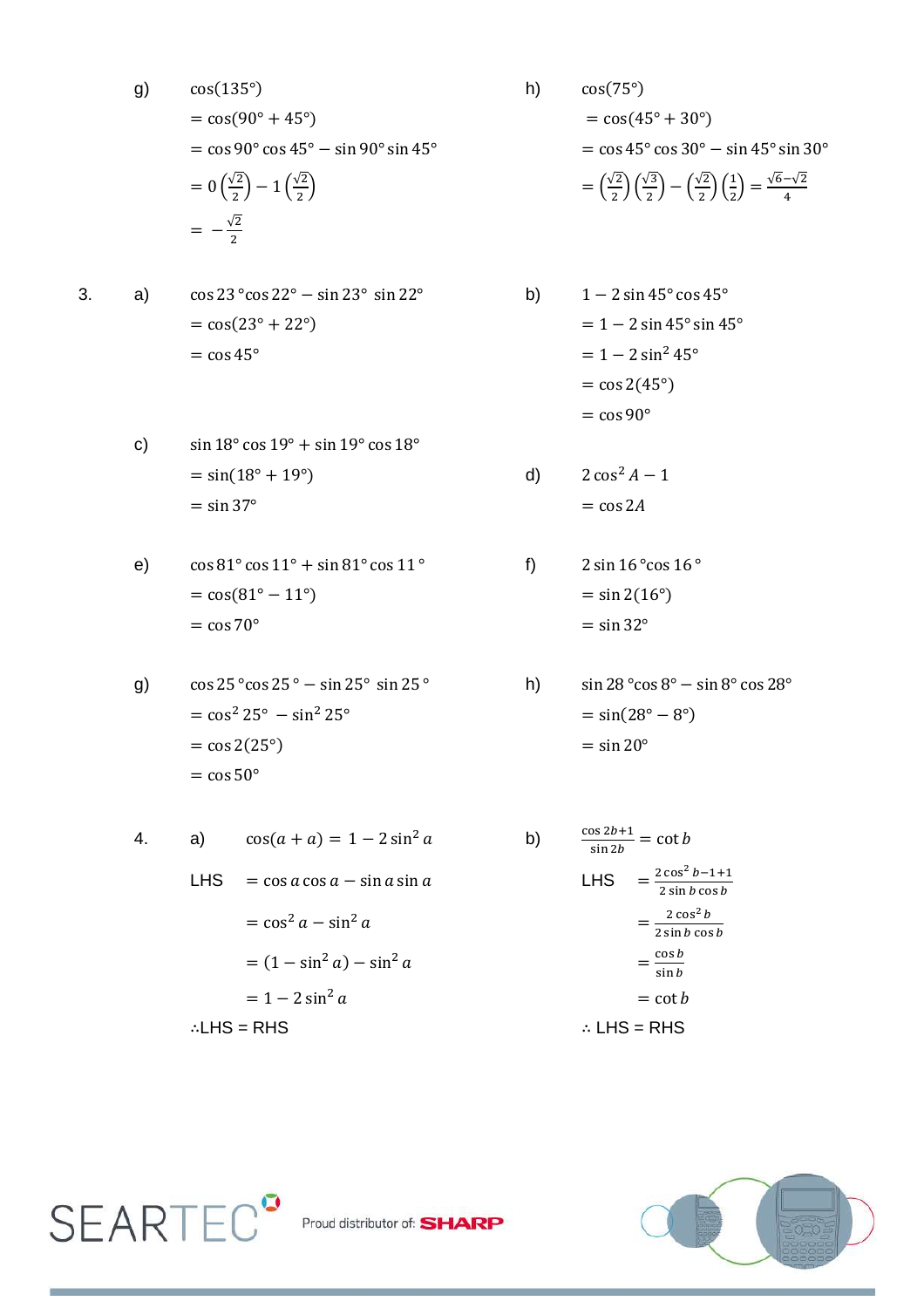c) 
$$
\sin(A + 45^\circ) - \cos(A + 45^\circ) = \sqrt{2} \sin A
$$
  
\nLHS =  $\sin A \cos 45^\circ + \sin 45^\circ \cos A - (\cos A \cos 45^\circ - \sin A \sin 45^\circ)$   
\n $= \frac{\sqrt{2}}{2} \sin A + \frac{\sqrt{2}}{2} \cos A - \frac{\sqrt{2}}{2} \cos A + \frac{\sqrt{2}}{2} \sin A$   
\n $= (\frac{\sqrt{2}}{2} + \frac{\sqrt{2}}{2}) \sin A$   
\n $= \sqrt{2} \sin A$   
\n $= \sqrt{2} \sin A$   
\n $\therefore$  LHS = RHS  
\n $\therefore$  LHS = RHS  
\n $\therefore$  LHS = RHS  
\n $= \frac{\cos^2 w + \sin^2 w - 2 \cos^2 w + 1 - 1}{2 \sin w \cos w - 2 \cos^2 w + 1 - 1}$   
\n $= \frac{\sin^2 w - 2 \sin w \cos w - \cos^2 w}{2 \sin w \cos w - 2 \cos^2 w + 1 - 1}$   
\n $= \frac{\sin^2 w - 2 \sin w \cos w + \cos^2 w}{2 \cos w \sin w - 2 \cos^2 w + 1 - 1}$   
\n $= \frac{\sin w - \cos w}{2 \cos w \sin w - \cos^2 w}$   
\n $= \frac{\sin w - \cos w}{2 \cos w \sin w - \cos^2 w}$   
\n $= \frac{\sin w - \cos w}{2 \cos w}$   
\n $= \frac{\sin w - \cos w}{2 \cos w}$   
\n $= \frac{\sin w - \cos w}{2 \cos w}$   
\n $= \frac{\sin w - \cos w}{2 \cos w}$   
\n $= \frac{\sin b \cos 30^\circ + \cos b \sin 30^\circ + \cos 60^\circ \cos b - \sin 60^\circ \sin b}{2 \sin b \cos b}$   
\n $= \frac{\frac{\sqrt{3}}{2} \sin b \cos b}{2 \sin b \cos b}$   
\n $= \frac{\cos b}{2 \sin b \cos b}$   
\n $= \frac{1}{2 \sin b}$   
\n $= \frac{1}{2} \cos c c$   
\n $\therefore$  LHS = RHS  
\nf) 

$$
1.7 \quad 3.113d + 1.653d = (cos d - sin d)(1 + 1.653d sin d)
$$
\n
$$
= sin (2a + a) + cos (2a + a)
$$
\n
$$
= sin 2a cos a + cos 2a sin a + cos 2a cos a - sin 2a sin a
$$
\n
$$
= cos a (2 sin a cos a) + sin a (cos2 a - sin2 a) + cos a (cos2 a - sin2 a) - sin a (2 sin a cos a)
$$
\n
$$
= 2 sin a cos2 a + cos2 a sin a - sin3 a + cos3 a - sin2 a cos a - 2 sin2 a cos a
$$
\n
$$
= 3 sin a cos2 a - 3 sin2 a cos a) + (cos3 a - sin3 a)
$$
\n
$$
= 3 sin a cos a (cos a - sin a) + (cos a - sin a)(cos2 a + cos a . sin a + sin2 a)
$$
\n
$$
= 3 sin a cos a (cos a - sin a) + (cos a - sin a)(1 + cos a sin a)
$$
\n
$$
= (cos a - sin a)(3 sin a cos a + 1 + sin a cos a)
$$
\n
$$
= (cos a - sin a)(1 + 4 cos a sin a) \qquad \therefore LHS = RHS
$$
\n
$$
\sum \bigcup \text{Proud distributor of: SHARP}
$$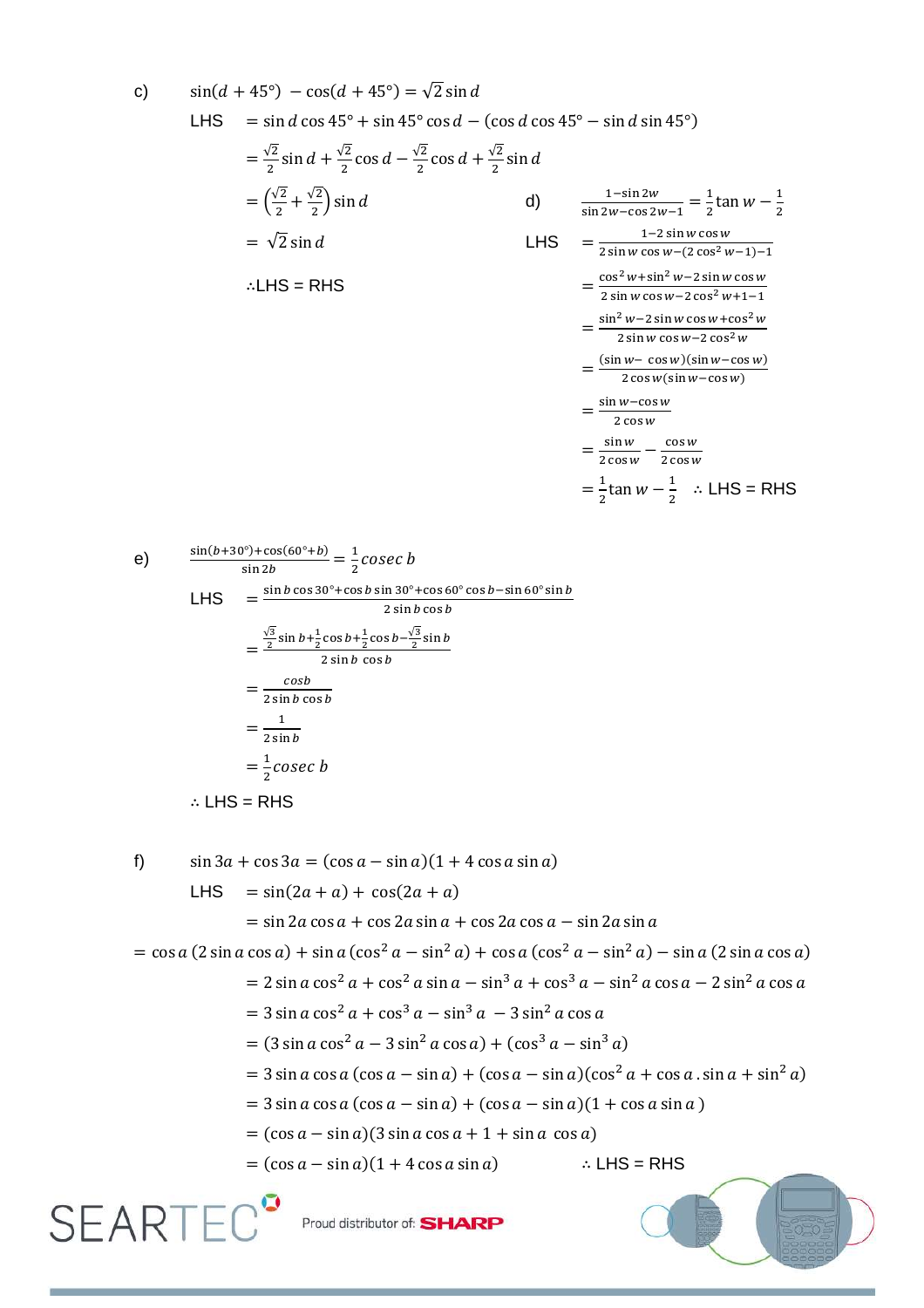g) 
$$
\frac{\cos 2f - 1}{\sin 2f} = -\tan f
$$
  
\n
$$
\begin{aligned}\n\text{LHS} &= \frac{1 - 2\sin^2 f - 1}{2\sin f \cos f} \\
&= \frac{-2\sin^2 f}{2\sin f \cos f}\n\end{aligned}
$$
\nRHS 
$$
\begin{aligned}\n&= \frac{2\cos d - 2}{\cos^2 d - \sin^2 d} \\
&= \frac{-2\sin^2 f}{2\sin f \cos f}\n\end{aligned}
$$
\nRHS 
$$
\begin{aligned}\n&= \frac{(1 - 2\sin d)(\cos d + \sin d) - (2\cos d - 1)(\cos d - \sin d)}{(\cos d - \sin d)(\cos d + \sin d)} \\
&= \frac{-\sin f}{\cos f} \\
&= -\tan f \\
\therefore \text{LHS} &= \text{RHS}\n\end{aligned}
$$
\n
$$
\begin{aligned}\n&= \frac{\cos d + \sin d - 2\sin d \cos d - 2\sin^2 d - (2\cos^2 d - 2\sin d \cos d - \cos d + \sin d)}{(\cos^2 d - \sin^2 d)} \\
&= \frac{2\cos d - 2\sin^2 d - 2\cos^2 d + 2\sin d \cos d + \cos d - \sin d}{\cos^2 d - \sin^2 d} \\
&= \frac{2\cos d - 2\sin^2 d - 2\cos^2 d}{\cos^2 d - \sin^2 d} \\
&= \frac{2\cos d - 2\sin^2 d - 2\cos^2 d}{\cos^2 d - \sin^2 d} \\
&= \frac{2\cos d - 2\sin^2 d + \cos^2 d}{\cos^2 d - \sin^2 d} \\
&= \frac{2\cos d - 2\sin^2 d + \cos^2 d}{\cos^2 d - \sin^2 d} \\
&= \frac{2\cos d - 2\sin^2 d}{\cos^2 d - \sin^2 d} \\
&= \frac{2\cos d - 2\sin^2 d}{\cos^2 d - \sin^2 d}\n\end{aligned}
$$

 $\mathbf c$ 

∴LHS = RHS

i) 
$$
\frac{1}{1-\sin A} + \frac{2 \sin A}{1+\sin A} = 2 - \frac{1-3 \sin A}{\cos^2 A}
$$
  
\nRHS 
$$
= \frac{2 \cos^2 A - 1 + 3 \sin A}{\cos^2 A}
$$
  
\n
$$
= \frac{\cos 2A + 3 \sin A}{\cos^2 A}
$$
  
\nLHS 
$$
= \frac{1-2 \sin^2 B - 2 \sin B \cos B - 1}{\cos^2 B}
$$
  
\nLHS 
$$
= \frac{1-2 \sin^2 B - 2 \sin B \cos B - 1}{\cos^2 B - \sin^2 B}
$$
  
\nLHS 
$$
= \frac{1 + \sin A + (1 - \sin A)(2 \sin A)}{(1 - \sin A)(1 + \sin A)}
$$
  
\n
$$
= \frac{1 + \sin A + 2 \sin A - 2 \sin^2 A}{1 - \sin^2 A}
$$
  
\n
$$
= \frac{1 - 2 \sin^2 A + 3 \sin A}{\cos^2 A}
$$
  
\n
$$
= \frac{1 - 2 \sin^2 A + 3 \sin A}{\cos^2 A}
$$
  
\n
$$
= \frac{\cos 2A + 3 \sin A}{\cos^2 A}
$$
  
\n
$$
\therefore \text{ LHS} = \text{RHS}
$$
  
\n
$$
\therefore \text{ LHS} = \text{RHS}
$$
  
\n
$$
\therefore \text{ LHS} = \text{RHS}
$$

5. a)  $\sin a \sin b + \cos a \cos b = 0.5$  where  $a = 2b$  $cos(a + b) = 0.5$  $cos(2b + b) = 0.5$  $\cos 3b = 0.5$  $3b = 60^{\circ} + k360^{\circ}$  OR  $3b = 360^{\circ} - 60^{\circ} + k.360^{\circ}$  $b=20^{\circ}+k120^{\circ}$  $b = 100^{\circ} + k.120^{\circ}$ ∴  $a = 40^\circ + k240^\circ$  $a = 200^{\circ} + k240^{\circ}$ 



SEARTEC<sup>9</sup> Proud distributor of: SHARP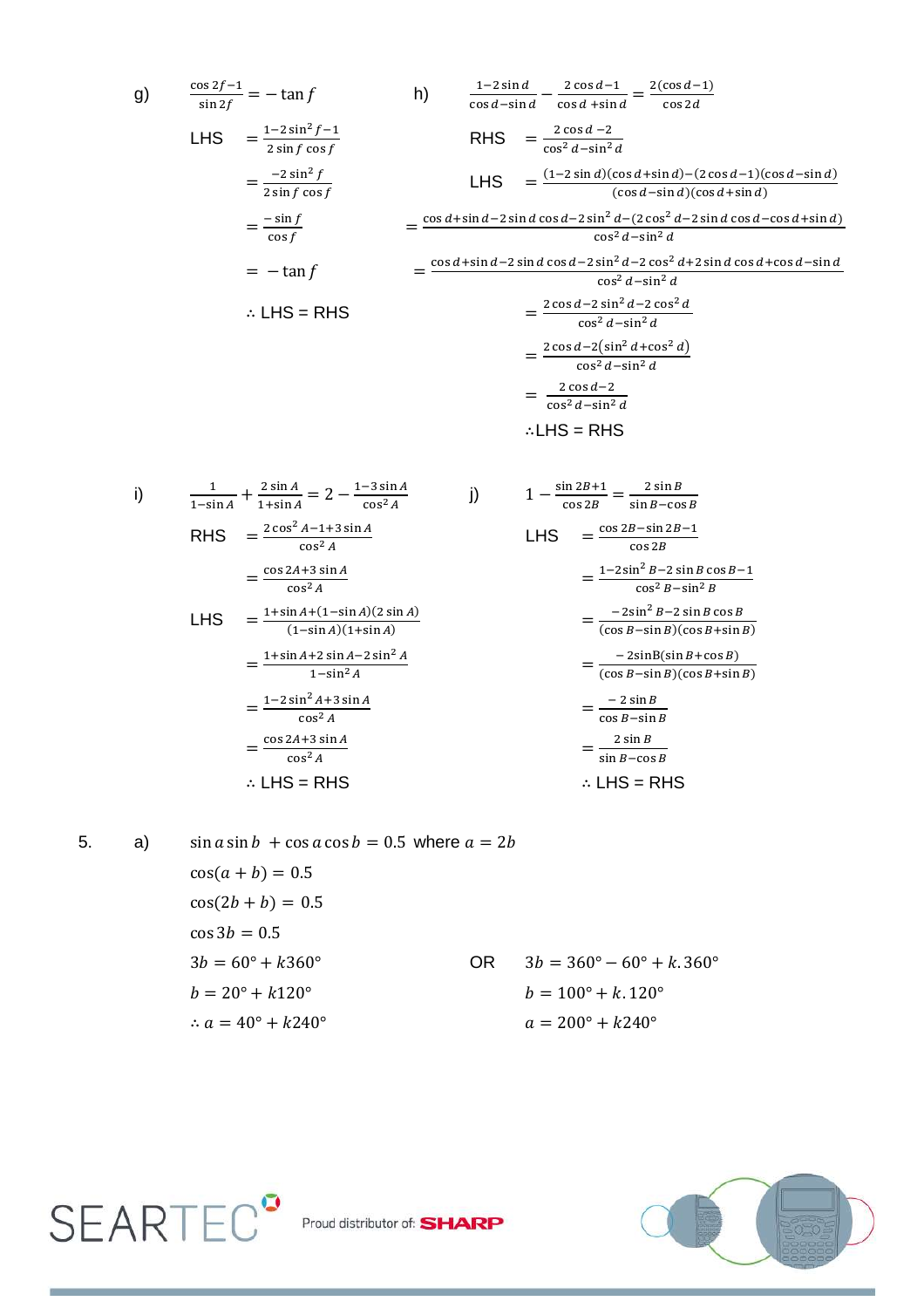b) c) ( ) ∴ OR ∴ OR ∴ OR

d) 
$$
\cos 3d \sin 4d - \sin 3d \cos 4d = 0.33
$$
  
\ne)  $\sin(\alpha + 30^{\circ}) = \cos a$   
\n $\sin(4d - 3d) = 0.33$   
\ne)  $\sin(\alpha + 30^{\circ}) = \cos a$   
\n $\sin(a + 30^{\circ}) = \sin(90^{\circ} - a)$   
\n $a + 30^{\circ} = 90^{\circ} - a$ 

$$
d = 19.27^{\circ} + k.360^{\circ}
$$
  
\nOR 
$$
d = 180^{\circ} - 19.27^{\circ} + k360^{\circ}
$$
  
\n
$$
d = 160.73^{\circ} + k360^{\circ}
$$
 OR 2

6. ( ) , ( ) , ( ) tan negative 5 4 - 2 -3 √( ) ( ) √( ) √

**SEARTEC<sup>o</sup>** 

 $2\cos^2 d - 1 + \cos d = 0$  $2\cos^2 d + \cos d - 1 = 0$  $(2 \cos d - 1)(\cos d + 1) = 0$  $\mathbf{1}$  $\cos d = -1$  $\overline{\mathbf{c}}$ OR  $d = 300^{\circ} + k360^{\circ}$ 

$$
d = 180^{\circ} + k.360^{\circ}
$$

$$
d = 180^{\circ} + k.360^{\circ}
$$

sin(
$$
\alpha + 30^{\circ}
$$
) = cos  $a$   
\nsin( $\alpha + 30^{\circ}$ ) = sin(90<sup>o</sup> -  $a$ )  
\n $a + 30^{\circ} = 90^{\circ} - a$ 

$$
2a = 60^{\circ} + k.360
$$
  
\n
$$
a = 30^{\circ} + k180^{\circ}
$$
  
\n
$$
2a = 180^{\circ} - 60^{\circ} + k 360^{\circ}
$$
  
\n
$$
a = 60^{\circ} + k180^{\circ}
$$

 tan positive √ 3 ( ) 



Proud distributor of: **SHARP**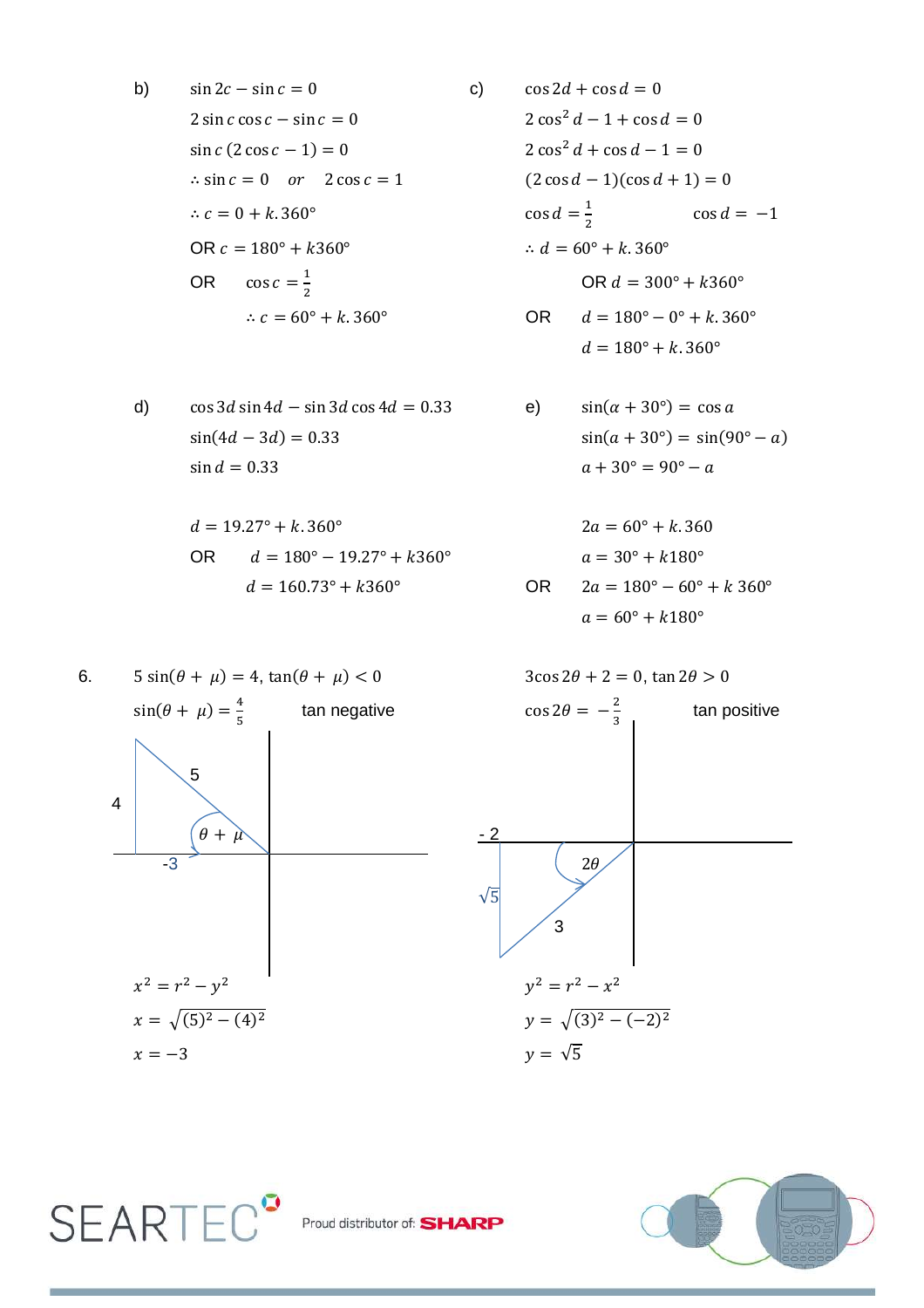$$
\sin \theta
$$
\n
$$
\cos 2\theta = \frac{-2}{3}
$$
\n
$$
1 - 2\sin^2 \theta = -\frac{2}{3}
$$
\n
$$
-2\sin^2 \theta = -1\frac{2}{3}
$$
\n
$$
\sin^2 \theta = \frac{5}{6}
$$
\n
$$
\sin \theta = \sqrt{\frac{5}{6}}
$$
\n
$$
\cos \theta = \sqrt{\frac{1}{6}}
$$
\n
$$
\cos \theta = \sqrt{\frac{1}{6}}
$$
\n
$$
\cos \theta = \sqrt{\frac{1}{6}}
$$

c) 
$$
\tan(\theta + \mu) = \frac{4}{3}
$$

d) 
$$
\cos \mu
$$

 $a)$ 

$$
\sin(\theta + \mu) = \frac{4}{5}
$$
 and  
\n
$$
\sin \theta \cos \mu + \sin \mu \cos \theta = \frac{4}{5}
$$
  
\n
$$
\sin \mu \cos \theta = \frac{4}{5} - \sin \theta \cos \mu
$$
  
\n
$$
\sin \mu = \frac{\left(\frac{4}{5} - \left(\sqrt{\frac{5}{6}}\right) \cos \mu\right)}{\sqrt{\frac{1}{6}}}
$$
 ... 1

$$
\cos(\theta + \mu) = \frac{-3}{5}
$$
  

$$
\cos \theta \cos \mu - \sin \theta \sin \mu = \frac{-3}{5} \dots 2
$$

. 1 Subs 1 into 2:

$$
\sqrt{\frac{1}{6}} \left( \cos \mu \right) - \sqrt{\frac{5}{6}} \left( \frac{\left( \frac{4}{5} - \left( \sqrt{\frac{5}{6}} \right) \cos \mu \right)}{\sqrt{\frac{1}{6}}} \right) = \frac{-3}{5}
$$
  

$$
\sqrt{\frac{1}{6}} \left( \cos \mu \right) - \frac{\sqrt{5}}{6} \left( \frac{4}{5} - \sqrt{\frac{5}{6}} \cos \mu \right) = \frac{-3}{5}
$$
  

$$
\sqrt{\frac{1}{6}} \left( \cos \mu \right) - \frac{2\sqrt{5}}{15} + \frac{5\sqrt{6}}{36} \cos \mu = \frac{-3}{5}
$$
  

$$
\frac{11\sqrt{6}}{36} \cos \mu = \frac{-3}{5} + \frac{2\sqrt{5}}{15}
$$
  

$$
\therefore \cos \mu = \frac{-9 + 2\sqrt{5}}{15} \div \frac{11\sqrt{6}}{36}
$$
  

$$
\therefore \cos \mu = \frac{4\sqrt{30} - 18\sqrt{6}}{55}
$$
  

$$
\therefore \cos \mu = -0.403
$$



SEARTEC<sup>o</sup> Proud distributor of: SHA 3Þ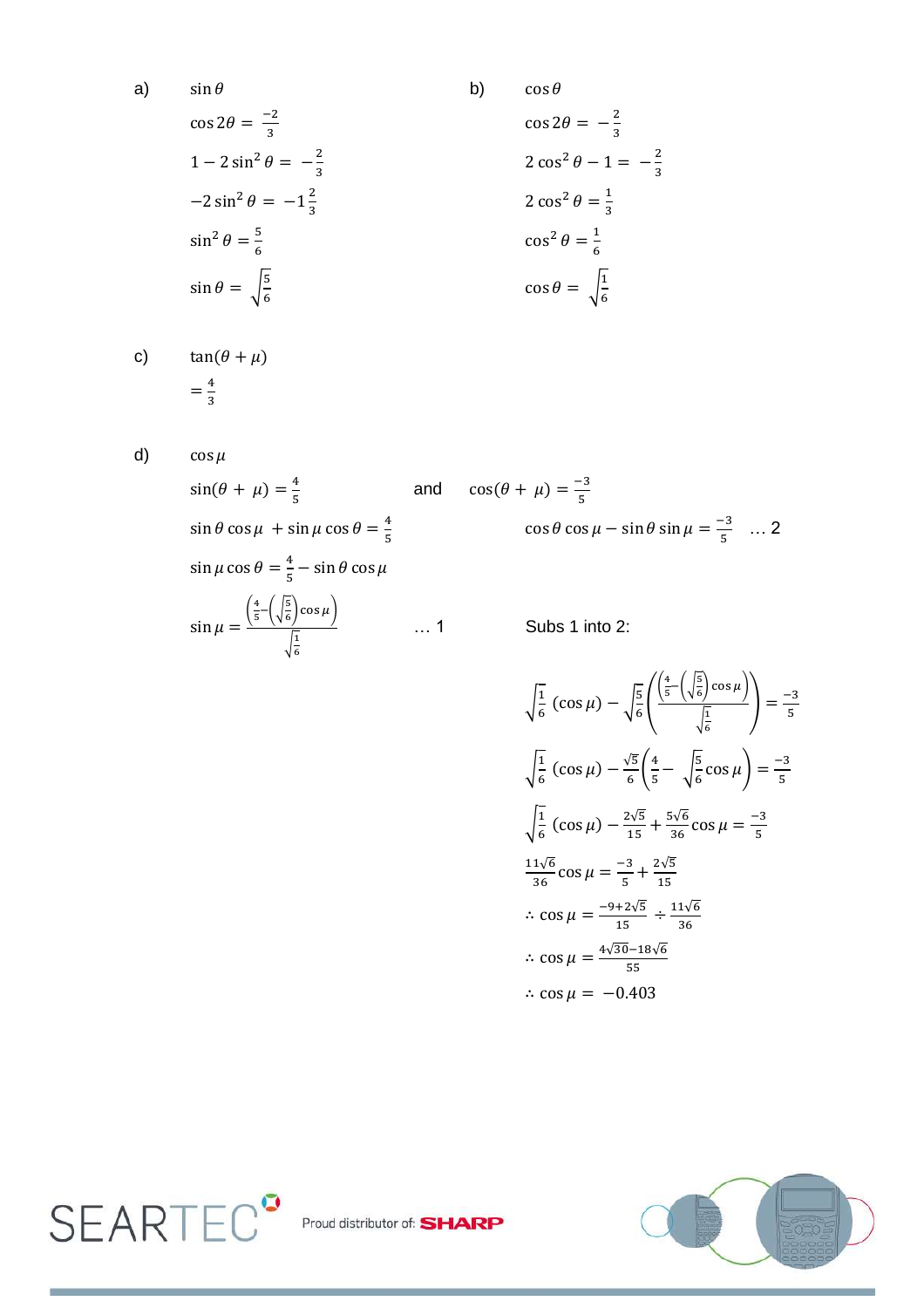7.  $A = \tan \varepsilon$  and  $B = \sin \beta$ 



 $\frac{\sin(\varepsilon+\beta)}{\sin2\varepsilon}$  $a)$  $=\frac{\sin \varepsilon \cos \beta + \sin \beta \cos \varepsilon}{2 \sin \varepsilon \cos \varepsilon}$  $=\frac{\frac{A}{\sqrt{A^2+1}}\left(\frac{\sqrt{1-B^2}}{1}\right)+(B)\left(\frac{1}{\sqrt{A^2+1}}\right)}{2\left(\frac{A}{\sqrt{A^2+1}}\right)\left(\frac{1}{\sqrt{A^2+1}}\right)}$  $=\frac{\frac{A\sqrt{1-B^2}}{\sqrt{A^2+1}}+\frac{B}{\sqrt{A^2+1}}}{\frac{2A}{A^2+1}}$  $= \left(\frac{A \sqrt{1-B^2}+B}{\sqrt{A^2+1}}\right) \times \frac{A^2+1}{2A}$  $=\frac{\sqrt{A^2+1}(A\sqrt{1-B^2}+B)}{2A}$ 

$$
x^{2} = r^{2} - y^{2}
$$
\n
$$
x = \sqrt{1 - B^{2}}
$$
\n
$$
x = \sqrt{1 - B^{2}}
$$

$$
\sin \varepsilon \times \tan \beta
$$
  
=  $\frac{A}{\sqrt{A^2 + 1}} \times \frac{B}{\sqrt{1 - B^2}}$   
=  $\frac{AB}{\sqrt{(A^2 + 1)(1 - B^2)}}$   
=  $\frac{AB}{\sqrt{A^2 - A^2 B^2 - B^2 + 1}}$ 

c)  
\n
$$
\cos 2\beta
$$
\n
$$
= \cos^2 \beta - \sin^2 \beta
$$
\n
$$
= \left(\frac{\sqrt{1 - B^2}}{1}\right)^2 - \left(\frac{B}{1}\right)^2
$$
\n
$$
= 1 - B^2 - B^2
$$
\n
$$
= 1 - 2B^2
$$

$$
f_{\rm{max}}
$$

 $d)$ 

 $b)$ 

8.

 $a)$ 

8. **a)** 
$$
\sin \frac{c}{2}
$$
 **b)**  
\n $\cos 2(\frac{c}{2}) = 1 - 2 \sin^2(\frac{c}{2})$   
\n $\cos c = 1 - 2 \sin^2(\frac{c}{2})$   
\n $\cos c - 1 = -2 \sin^2(\frac{c}{2})$   
\n $-\frac{1}{2}(\cos c - 1) = \sin^2(\frac{c}{2})$   
\n $\therefore \sin(\frac{c}{2}) = \sqrt{-\frac{1}{2}(\cos c - 1)}$   
\n**S EXAMPLE C Proof: SHARP**

$$
1 - \sin 2\beta
$$
  
= 
$$
1 - 2 \sin \beta \cos \beta
$$
  
= 
$$
1 - 2 \left(\frac{B}{1}\right) \left(\frac{\sqrt{1 - B^2}}{1}\right)
$$
  
= 
$$
1 - 2B\sqrt{1 - B^2}
$$

b)  $\cos\frac{D}{2}$  $\cos 2\left(\frac{p}{2}\right) = 2\cos^2\left(\frac{p}{2}\right) - 1$  $\cos D = 2 \cos^2 \left(\frac{D}{2}\right) - 1$  $\cos D + 1 = 2 \cos^2 \left(\frac{D}{2}\right)$  $\frac{1}{2}$ (cos D + 1) = cos<sup>2</sup> $\left(\frac{D}{2}\right)$  $\therefore \cos\left(\frac{D}{2}\right) = \sqrt{\frac{1}{2}(\cos D + 1)}$